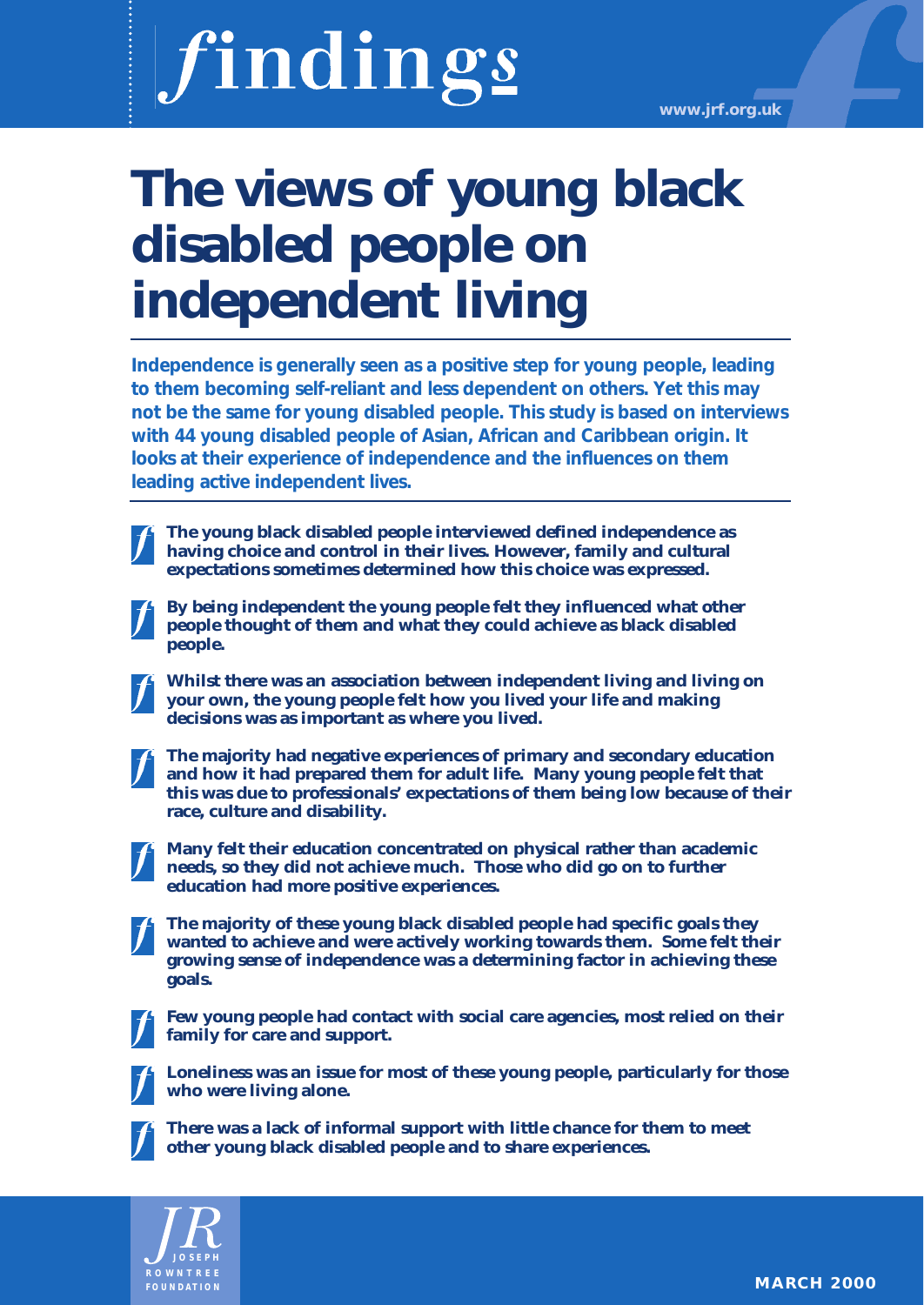#### **Background**

Independent living has become an option for disabled people as a result of the 1990 NHS Community Care Act and direct payments (introduced in 1996). Social care practice has focused on independent living, generally defined as a disabled person living alone with support. However, whilst there has been growing interest in disabled people's experiences of independent living, few projects have examined what independent living means to black disabled people.

#### **What is independence?**

The young people's definitions of independence focused on 'being able to do things yourself' and 'having rights'. Overall independence was about having choice and control in how you live your life.

**"Independence means having your own voice, you don't want anyone else to speak for you. If you're capable of speaking for yourself you should do."**

All those interviewed felt that independence was important. They described how they were independent through achieving things. Several gave the example of learning to drive. Having to rely on family members for transport had restricted their activities; driving gave them the chance to go places at their own convenience. Others valued everyday life skills, such as making something to drink or being able to manage their own money.

Many demonstrated how independence could lead to a change in 'self-confidence and selfperception'. This often raised their own expectations of what they felt they could achieve.

A number of influences (both positive and negative) affected how these young people thought about and experienced independence. One of these was how others saw them and what they could do.

Family support, for example, could often restrict these young people's ability to be independent and achieve their ambitions because of the family's desire to 'protect' the disabled child. But for others, family support encouraged the growth of their independence. Some people were given errands, to help them actively contribute to the household. For example, a physically disabled young Asian woman felt that her role in the family had changed as she had more responsibility in picking up and dropping off members of her family, now that she was able to drive.

For those who felt that they had achieved things, it was clear that what others thought of these

achievements affected their own self-esteem and ideas of self-worth.

#### **Independent living**

Independent living is often thought of as being able to live on your own. However, whilst the majority of the young people agreed with this definition, they emphasised that being able to make your own decisions, develop skills and do things yourself were important elements of independence. Moving away from their family was not essential. One wheelchair user expressed it this way:

**"Some people may think, you know, well I'm not independent because I can't do it for myself. I can't go to town myself. I don't see independent living that way. I see independent living as I make the decision."**

Most people emphasised the importance of 'making decisions' about how they lived their lives and having their 'own voice'. Although the majority of the young men and women were living with their families many felt that they were independent; to what degree depended on circumstance. For many of the young people living independently involved living with or near their families.

#### **Education**

The young people had varied school experiences including attending special, mainstream and integrated schools. Whilst many welcomed the opportunities of work experience or learning independence skills which they had had at school, a significant majority were very critical of their school experience.

The majority had negative experiences of statutory education and felt ill prepared for adult life. Many felt they were treated differently because they were Asian, African or African-Caribbean. This was a particular issue for those who were the minority in mainly white schools. An Asian woman with learning difficulties stated:

**"... I think some of the teachers were a bit racist against me because I was the only brown one there. I felt a bit out of place, but it was all right after a while."**

Schools did not appear to address the issue of identity and culture for many young black disabled people. Some people talked of how different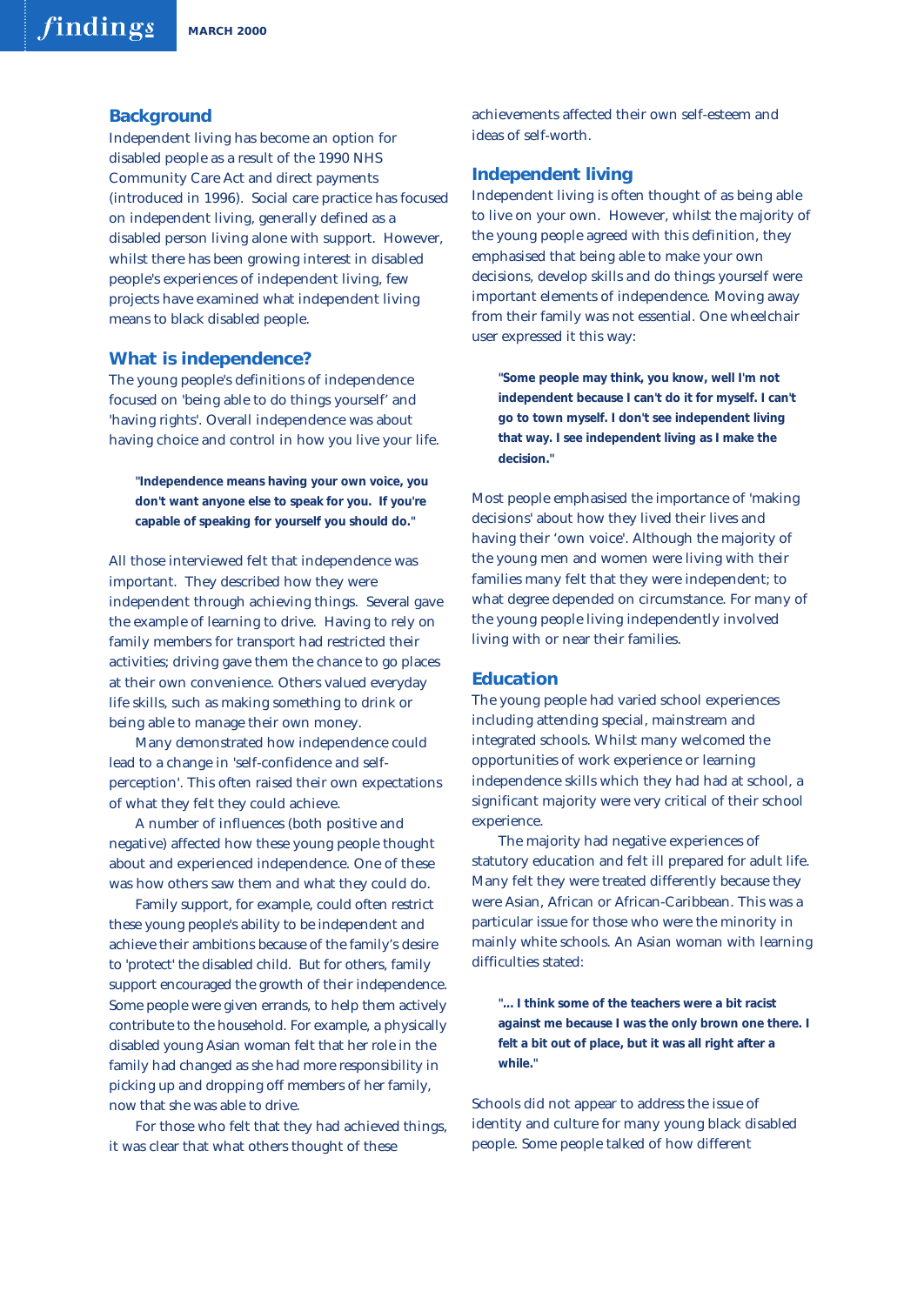treatment by other young people and staff affected them. Significantly, their teachers' view of them influenced their own and others' expectations of what they were capable of achieving academically. Some young people mentioned how teachers saw them as 'lazy' or 'naughty'. Many suggested that these low expectations and negative perceptions affected how they were taught and their educational achievements, as well as their ambitions.

Some pointed out that the organisation of support systems within their schools did not help them to learn. One wheelchair user said that he needed individual support and the current class support system was limiting his ability to carry out his work. He explained that teachers saw him as 'lazy' or 'not trying hard enough' when in fact the support was slowing him down.

The young people suggested that their schools did not prepare them well for the future. Many felt their school catered for their physical but not their academic needs, resulting in their low educational achievement. A number had left school without any formal qualifications. Deaf young people in particular left school with a poor level of English. Some people did not wish to pursue further education, possibly because of their school experiences. But those who went on to further education described a more positive experience with better support systems; as a result both their educational achievements and future ambitions were raised.

#### **Ambition**

The majority of these young black disabled people had goals and were actively working towards them. They had similar ambitions to their non-disabled peers: getting a job, going on to further education or getting married and settling down.

The younger men and women (aged 16-19 years) saw further education as the stepping stone towards a particular career. Many wanted to have professional careers such as working in engineering or teaching.

Others wanted to work, but felt that they were only suited to particular types of work, such as in the service industry. Whilst there were several reasons for this, their work experience was significant. Most had done factory work, packing, or warehouse placements, with the implication being that this was the only type of work suitable for them. The young people's own perception of themselves as a black disabled person and their value also influenced their expectations of employment. Many saw difficulties in getting employment because of their impairment.

Some also highlighted racial discrimination as a particular obstacle to gaining work. One African-Caribbean deaf man said:

**"… there are mostly white people and just having one black person, and deaf as well, is gonna make it really difficult I think."** 

Some young people wanted to become role models and felt that this was important to encourage young black disabled people in their personal development and independence. One said:

**"I want to be a famous Asian fashion designer for deaf Asian people."**

Whilst all the young people had ideas about their future, some felt they could not fulfil their ambitions and their self-esteem was low.

#### **Support**

All of the young people were known to social services departments and had had contact with social workers at some time during their lives. However, at the time of the study, very few were in contact with the social services department for their main care and support needs.

Many were not aware of what services were available or whether or not they had a social worker. There was a lack of information regarding social care practices and policies. For example, practically no young person had any knowledge of direct payments and how these could enable them to live independently.

Most relied on informal support in their everyday lives. Family were especially important for physical care needs and emotional support. Having family nearby was a particular issue for those who lived in their own accommodation.

Loneliness was an issue for most of these young black disabled men and women, and particularly for those who were living alone. Those who lived in their own accommodation wanted to share their experiences and socialise with others, but were not aware of any support groups to meet their needs. Existing disability groups in the four research areas either did not cater for young people or for the concerns of black disabled people. Most of the young people wanted the opportunity to meet other young black disabled people – those who shared the same race, food, and way of life – to learn about their culture, socialise and share experiences.